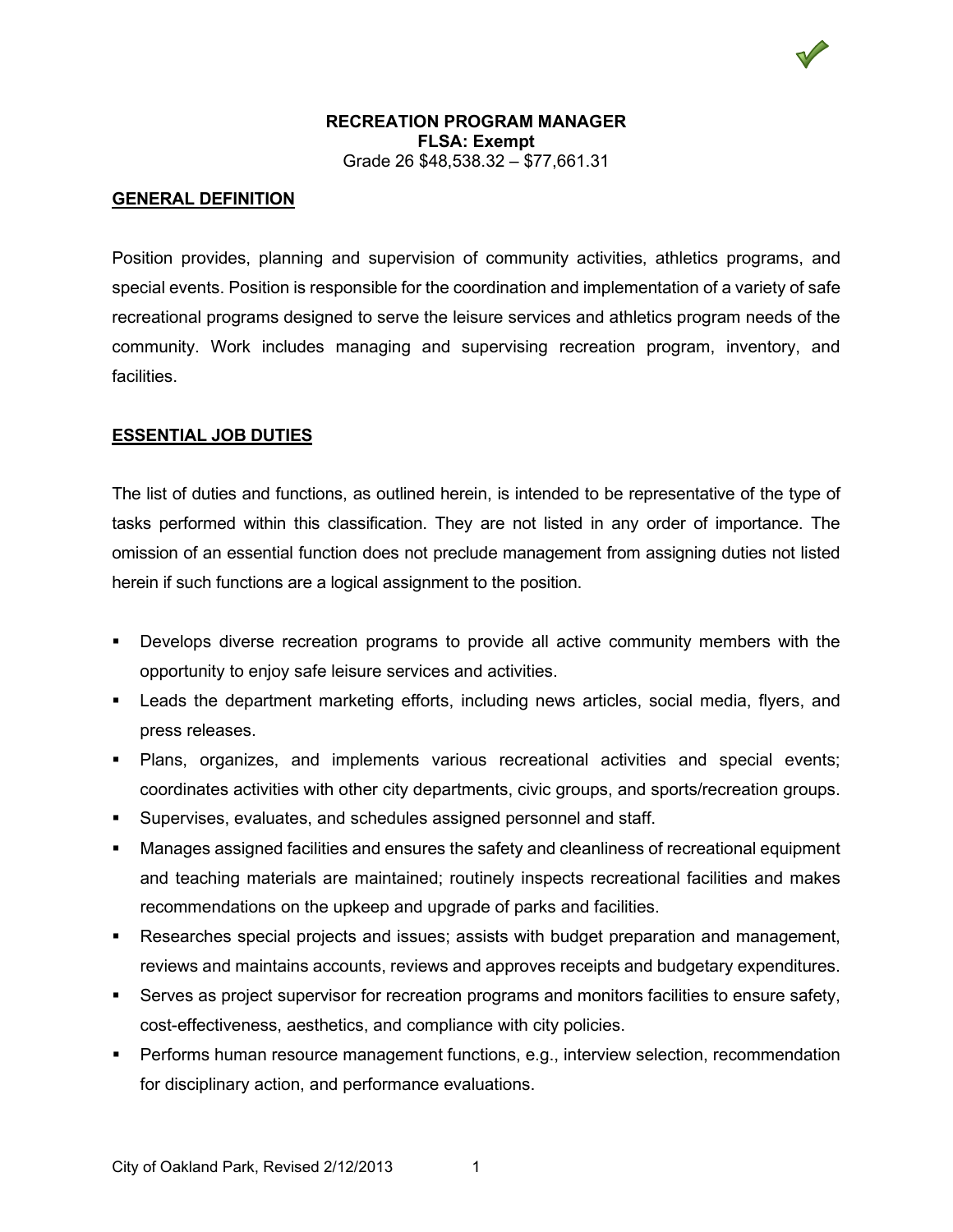- Performs public relations activities and provides information to citizens, businesses, advisory boards, and related entities.
- Receives and responds to citizen inquiries and requests for additional or enhanced recreational and leisure services programming; develops new/modified programs according to anticipated population growth, changing demographics, and future interests of the community.
- Maintains current knowledge of trends and developments in public recreation and leisure services administration for application to functions undercharge.
- **Requires regular attendance to scheduled work shifts.**

# **KNOWLEDGE, SKILLS & ABILITIES**

- Knowledge of the principles and practices applied to the organization, management, and administration of municipal recreation administration.
- Knowledge of the objectives and ideals of public recreation, including a thorough understanding of activities applicable to a demographically and culturally diverse community.
- Knowledge of the principles and practices of recreational planning, development, delivery, and associated budget administration.
- Knowledge of the body of available and current information resources applicable to the division's functions for technical research purposes and for special projects as may be assigned.
- Considerable knowledge of modern office practices, with emphasis on computer literacy, spreadsheet applications, and electronic records and file management.
- Ability to interpret rules, regulations, and policies for effective decision-making in accordance with established precedent.
- Ability to establish and maintain effective working relationships with employees, division and department heads, public**/**private sector contacts, and City Administration.
- Ability to plan, assign, direct, and review the work of others in a manner conducive to full performance and compliance with established policies, procedures and regulatory standards applicable to the work.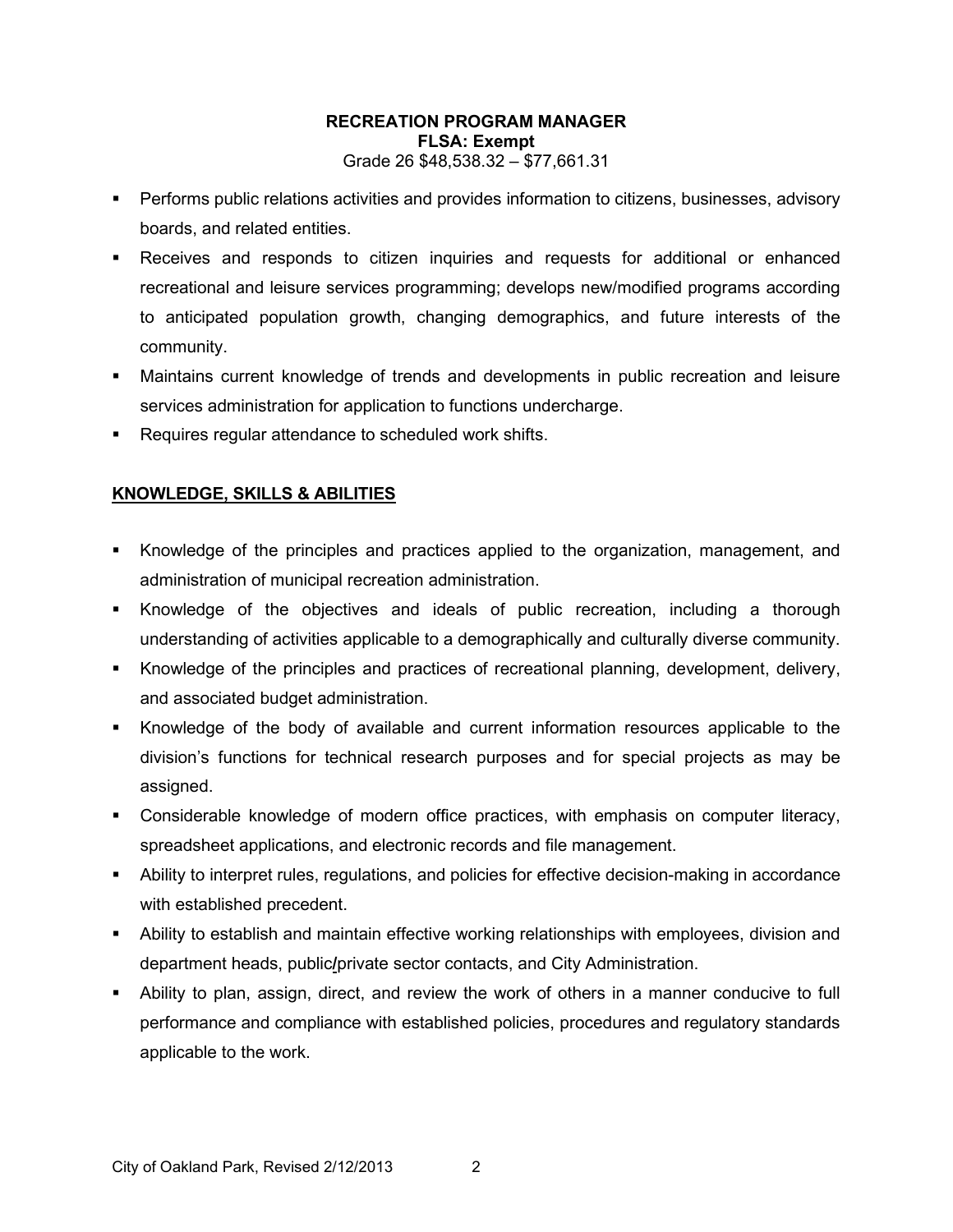- Ability to establish and maintain effective working relationships with internal and external customers, as well as governing and appointed authorities.
- **Interpersonal, leadership, planning, and management skills.**
- Strong ability to communicate professionally verbally, in writing, and in presentations.
- A strong customer service orientation in work and communication with coworkers, management, elected officials, and citizens.

## **MINIMUM ACCEPTABLE EDUCATION, TRAINING & EXPERIENCE**

Bachelor's degree from an accredited college or university in Business, Public Administration, Leisure Services, Physical Education, or related field; supplemented by 3 years' experience in public recreation programs, or an equivalent combination of education, training, and experience. Requires First Aid and CPR certification to be complete within the first year of employment.

## **PHYSICAL REQUIREMENTS**

The City of Oakland Park is an Equal Opportunity Employer. In compliance with the Americans with Disabilities Act (42 U.S. C. 12101 et. seq.), the City of Oakland Park will provide reasonable accommodations to qualified individuals with disabilities and encourages both prospective and current employees to discuss potential accommodations with the employer. The physical demands described here are representative of those that must be met by an employee to successfully perform the essential functions of this job.

Tasks involve the ability to exert light physical effort in sedentary to light work, but which may involve some lifting, carrying, pushing and/or pulling of objects and materials of lightweight (5-15 pounds). Tasks may involve extended periods of time at a keyboard or workstation. Work is performed in usual office conditions with rare exposure to disagreeable environmental factors. Some tasks require visual abilities. Some tasks require oral communication ability.

A review of this position has excluded the marginal functions of the position that are incidental to the performance of fundamental job duties. All duties and responsibilities are essential job